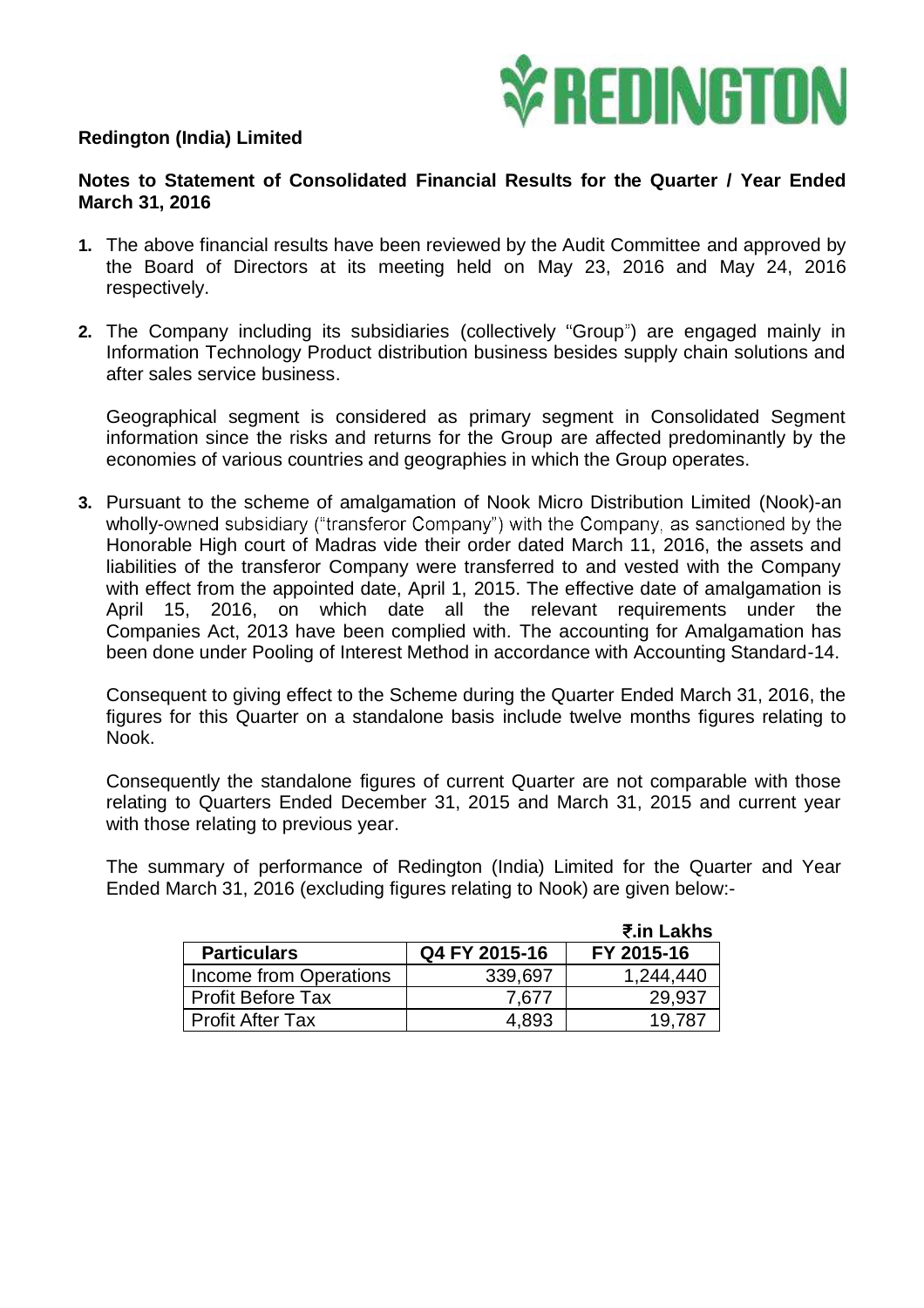

- **4.** During the current Quarter,
	- a) the Company has made an additional equity investment of USD 1 Mn ( $\text{\texttt{7675}}$  Lakhs) in its wholly-owned subsidiary Redington International Mauritius Limited.
	- b) 13,500 equity shares of  $\overline{z}2$  each, at a premium of  $\overline{z}77.30$  per share and 2,000 equity shares of ₹2 each, at a premium of ₹24.00 per share were allotted to employees including employees of subsidiary Companies under the ESOP Scheme, 2008. Consequently the paid up Equity Share Capital has increased by  $\overline{50.31}$  Lakhs and Securities Premium by  $\overline{510.92}$  Lakhs. Of the options so far granted under ESOP scheme, 91,258 options (including lapsed options) were outstanding as on March 31, 2016 to be exercised later.
- **5.** The Company's wholly-owned step-down subsidiary Redington Gulf FZE has acquired 70% stake in Linkplus Bilgisayar Sistemleri Sanayi ve Ticaret AS, Turkey. There is a definitive agreement to purchase the balance 30% shares of Linkplus Bilgisayar Sistemleri Sanayi ve Ticaret AS, within FY 2017 on equitable basis, of which 10% was acquired on May 11, 2016.
- **6.** Consequent to the amendment to the Payment of Bonus Act 1956, with retrospective effect from April 1, 2014, provision of ₹293 Lakhs (including ₹154 Lakhs relating to the Company) relating to the year 2014-15 has been made in the accounts for the Year Ended March 31, 2016. However, the retrospective operation of the amendment has been stayed by various high courts including Madras High Court pending disposal of connected writ petitions.
- **7.** Other income for the corresponding previous Year Ended March 31, 2015 (relating to first Quarter of the said period) includes profit on sale of land amounting to  $\text{\texttt{7}}1,215$  Lakhs.
- **8.** a. During the year, the Company has received an adjudication order from Commissioner of Customs (Imports), Mumbai disallowing CVD notification benefit on external hard disk drives for the period March 2011 - November 2012 involving a duty demand of  $\overline{2}$ ,160 Lakhs (including interest & penalty). The Company had deposited  $\overline{2}$ 400 Lakhs under protest during the proceedings. The Company has contested the demand before CESTAT – Mumbai. Based on the opinion of legal counsel, the demand is not sustainable in law and accordingly no provision is presently considered necessary.

b. The Company has received a Service tax demand of  $\bar{\tau}$ 2,159 Lakhs (including interest & penalty) from Service Tax authorities for the period October 2009 to September 2014, determining certain divisible sale and service contracts as composite works contract. An amount of  $\bar{f}$ 400 Lakhs has been deposited under protest during the proceedings. The Company is contesting the demand before the appropriate legal forum. Based on the opinion of legal counsel, the demand is not sustainable in law and accordingly no provision is presently considered necessary.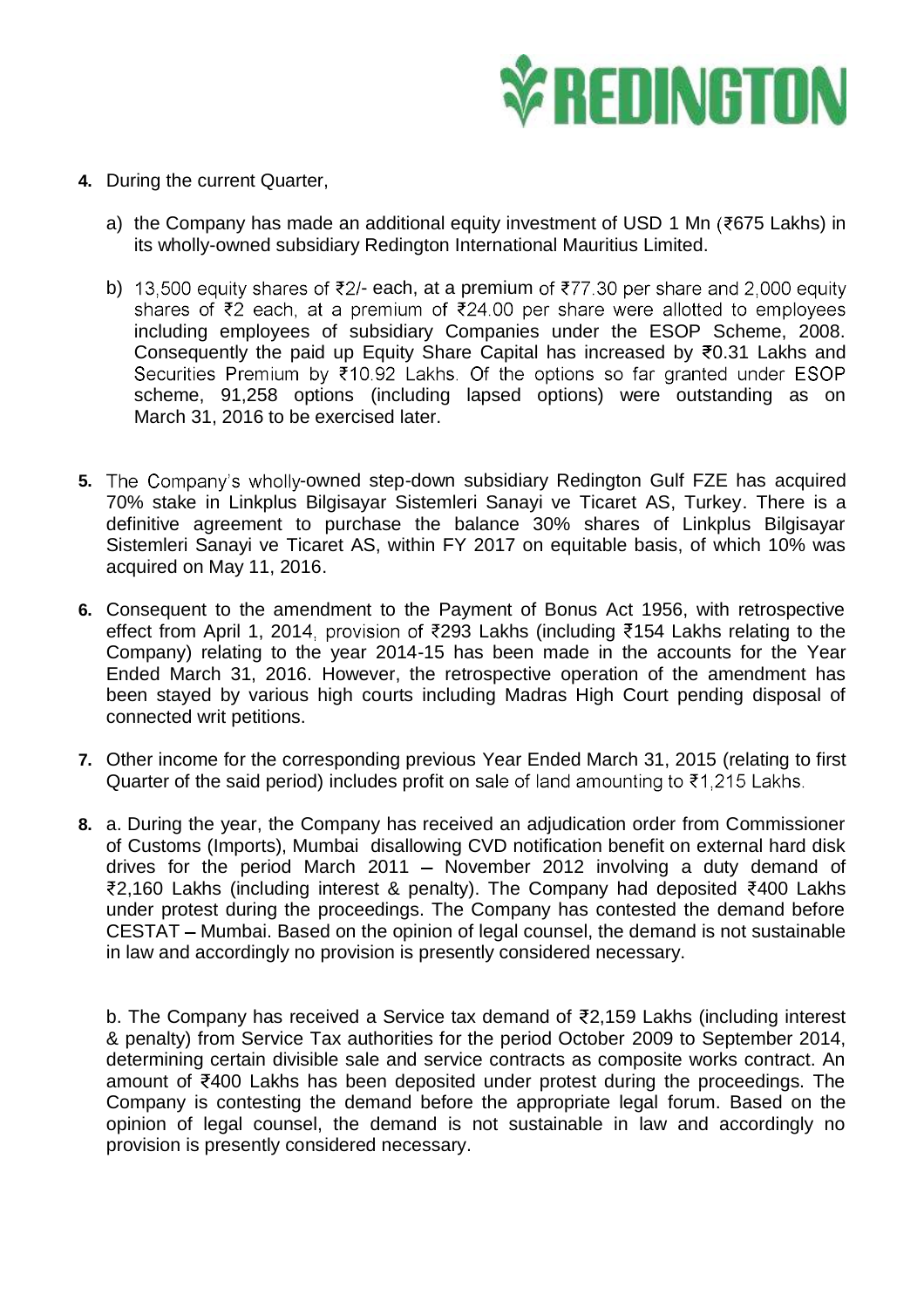

## **9.** Statement of Assets and Liabilities:

|                  |                                                              |                         | ₹. In Lakhs             |                         |                         |  |
|------------------|--------------------------------------------------------------|-------------------------|-------------------------|-------------------------|-------------------------|--|
|                  |                                                              |                         | <b>Standalone</b>       |                         | Consolidated            |  |
|                  | <b>Particulars</b>                                           | As at<br>March 31, 2016 | As at<br>March 31, 2015 | As at<br>March 31, 2016 | As at<br>March 31, 2015 |  |
|                  |                                                              | <b>Audited</b>          | <b>Audited</b>          | <b>Audited</b>          | Audited                 |  |
|                  |                                                              |                         |                         |                         |                         |  |
| Α                | <b>EQUITY AND LIABILITIES</b>                                |                         |                         |                         |                         |  |
|                  |                                                              |                         |                         |                         |                         |  |
| $\mathbf{1}$     | Shareholders' funds                                          |                         |                         |                         |                         |  |
|                  | (a) Share capital                                            | 7,996                   | 7,994                   | 7,996                   | 7,994                   |  |
|                  | (b) Reserves and surplus*                                    | 135,877                 | 128,063                 | 270,745                 | 229,423                 |  |
|                  |                                                              |                         |                         |                         |                         |  |
|                  | Sub total -Shareholder's funds                               | 143,873                 | 136,057                 | 278,741                 | 237,417                 |  |
|                  |                                                              |                         |                         |                         |                         |  |
| $\mathbf{2}$     | <b>Minority Interest</b>                                     | ÷,                      | $\sim$                  | 25,188                  | 20,604                  |  |
|                  |                                                              |                         |                         |                         |                         |  |
| 3                | Non - current liabilities                                    |                         |                         |                         |                         |  |
|                  | (a) Long-term borrowings                                     | $\sim$                  | $\omega$                | ÷.                      | 21,375                  |  |
|                  | (b) Deferred tax liabilities (Net)                           | ÷.                      | ÷.                      | 298                     | 757                     |  |
|                  | (c) Long-term provisions                                     | 688                     | 693                     | 6,224                   | 4,950                   |  |
|                  | Sub total - Non-current liabilities                          | 688                     | 693                     | 6,522                   | 27,082                  |  |
|                  |                                                              |                         |                         |                         |                         |  |
| $\boldsymbol{4}$ | <b>Current liabilities</b>                                   |                         |                         |                         |                         |  |
|                  | (a) Short-term borrowings                                    | 47.752                  | 28.378                  | 223,964                 | 152.181                 |  |
|                  | (b) Trade payables                                           |                         |                         |                         |                         |  |
|                  | (i) Due to Micro EnterPrises & Small enterprises             | 6,517                   | 3,399                   | 6,517                   | 3,399                   |  |
|                  | (ii) Due other than of Micro Enterprises & Small enterprises | 159,798                 | 104,403                 | 413,945                 | 323,969                 |  |
|                  | (c) Other current liabilities                                | 21,891                  | 20,451                  | 67,257                  | 61,850                  |  |
|                  | (d) Short-term provisions                                    | 10,164                  | 9,751                   | 12,873                  | 11,789                  |  |
|                  | Sub total - Current liabilities                              | 246,122                 | 166,382                 | 724,556                 | 553,188                 |  |
|                  | <b>TOTAL</b>                                                 | 390,683                 | 303,132                 | 1,035,007               | 838,291                 |  |
| в                | <b>ASSETS</b>                                                |                         |                         |                         |                         |  |
| $\mathbf{1}$     | <b>Non-current assets</b>                                    |                         |                         |                         |                         |  |
|                  | (a) Fixed assets (Including Capital Work-in progress)        | 10,518                  | 10,026                  | 23,472                  | 21,518                  |  |
|                  | (b) Goodwill on consolidation / acquisition                  | ÷,                      |                         | 9,940                   | 7,380                   |  |
|                  | (c) Non-current investments                                  | 59,384                  | 54,646                  | $\omega$                | $\mathcal{L}$           |  |
|                  | (d) Deferred tax assets (Net)                                | 1,005                   | 814                     | 2,022                   | 1,029                   |  |
|                  | (e) Long-term loans and advances                             | 8,081                   | 5,522                   | 8,912                   | 6,370                   |  |
|                  | Sub total - Non-current assets                               | 78,988                  | 71,008                  | 44,346                  | 36,297                  |  |
|                  |                                                              |                         |                         |                         |                         |  |
| $\overline{2}$   | <b>Current assets</b>                                        |                         |                         |                         |                         |  |
|                  | (a) Inventories                                              | 148,687                 | 83,497                  | 376,815                 | 285,434                 |  |
|                  | (b) Trade receivables                                        | 145,847                 | 126,762                 | 534,454                 | 441,899                 |  |
|                  | (c) Cash and cash equivalents                                | 4,979                   | 2,899                   | 55,056                  | 53,137                  |  |
|                  | (d) Short-term loans and advances                            | 12,182                  | 18,966                  | 23,150                  | 20,434                  |  |
|                  | (e) Other Current assets                                     |                         |                         | 1,186                   | 1,090                   |  |
|                  | Sub total - Current assets                                   | 311,695                 | 232,124                 | 990,661                 | 801,994                 |  |
|                  | <b>TOTAL</b>                                                 | 390,683                 | 303,132                 | 1,035,007               | 838,291                 |  |

- **10.** The Board of Directors at its meeting held on May 24, 2016 has given an in principle approval of the proposed merger of its wholly-owned Subsidiary Cadensworth (India) Limited with the Company with effect from April 1, 2016 under a scheme of amalgamation, subject to necessary statutory and other approvals.
- 11. The Board of Directors has recommended a dividend of ₹ 2.10 per Equity share of ₹2/each (i.e., 105%) for the financial Year Ended March 31, 2016 (Previous Year ₹1.90 per Equity Share of  $\overline{\mathfrak{F}}2$ /- each – i.e., 95%).